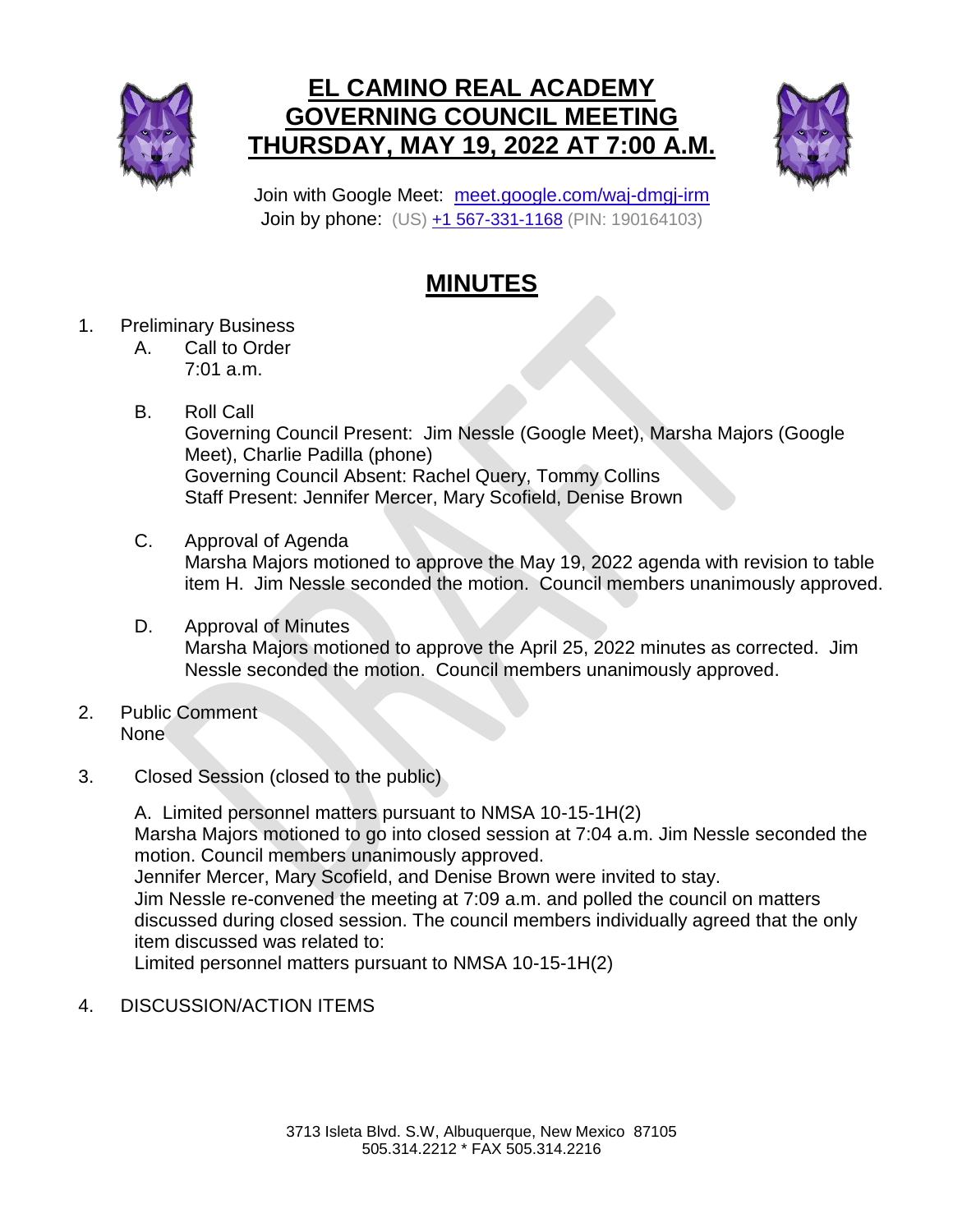



- A. Executive Director's Report (Discussion) Jennifer Mercer updated the council on: staff attendance, mission/vision, food program administrative review, COVID Matrix, donations, enrollment, events, Explora Family Science Night, Spring Festival, upcoming graduations, gardening hours, staffing, possible week-long school closure in July, and GC invites to graduations.
- B. Special Education Law and Compliance (Discussion) Jennifer Mercer updated the council on the revision status of the Special Education documents and processes.
- C. Financial Statements and Cash Disbursements (Action) Marsha Majors motioned to approve the Financial Statements and Cash Disbursements as recommended by the Finance Committee. Jim Nessle seconded the motion. Council members unanimously approved.
- D. BARS (Action)

Marsha Majors motioned to approve BARS FY22-25, FY22-26, and FY22-27 as presented. Jim Nessle seconded the motion. Council members unanimously approved.

- E. Approval of Purchase Orders over \$15,000 (Action) Marsha Majors motioned to approve the purchase order for DWL Architects for \$17,829.15 and authorize Ms. Mercer to sign on behalf of the school. Jim Nessle seconded the motion. Council members unanimously approved.
- F. Approval of Contract for Ardham IT Management Services (Action) Marsha Majors motioned to approve the contract for Ardham IT Management Services as presented. Jim Nessle seconded the motion. Council members unanimously approved.
- G. Approval of Award of Bid 001-2122 Temporary Professional and Office Services (Action)

Marsha Majors motioned to accept the administrations recommendation to award the bid for temporary professional and office services to Robert Half International and Sabio Systems as submitted. Jim Nessle seconded the motion. Council members unanimously approved.

H. Mission Revision (Discussion/Action) Jim Nessle motioned to table item H. Marsha Majors seconded the motion. Council members unanimously approved.